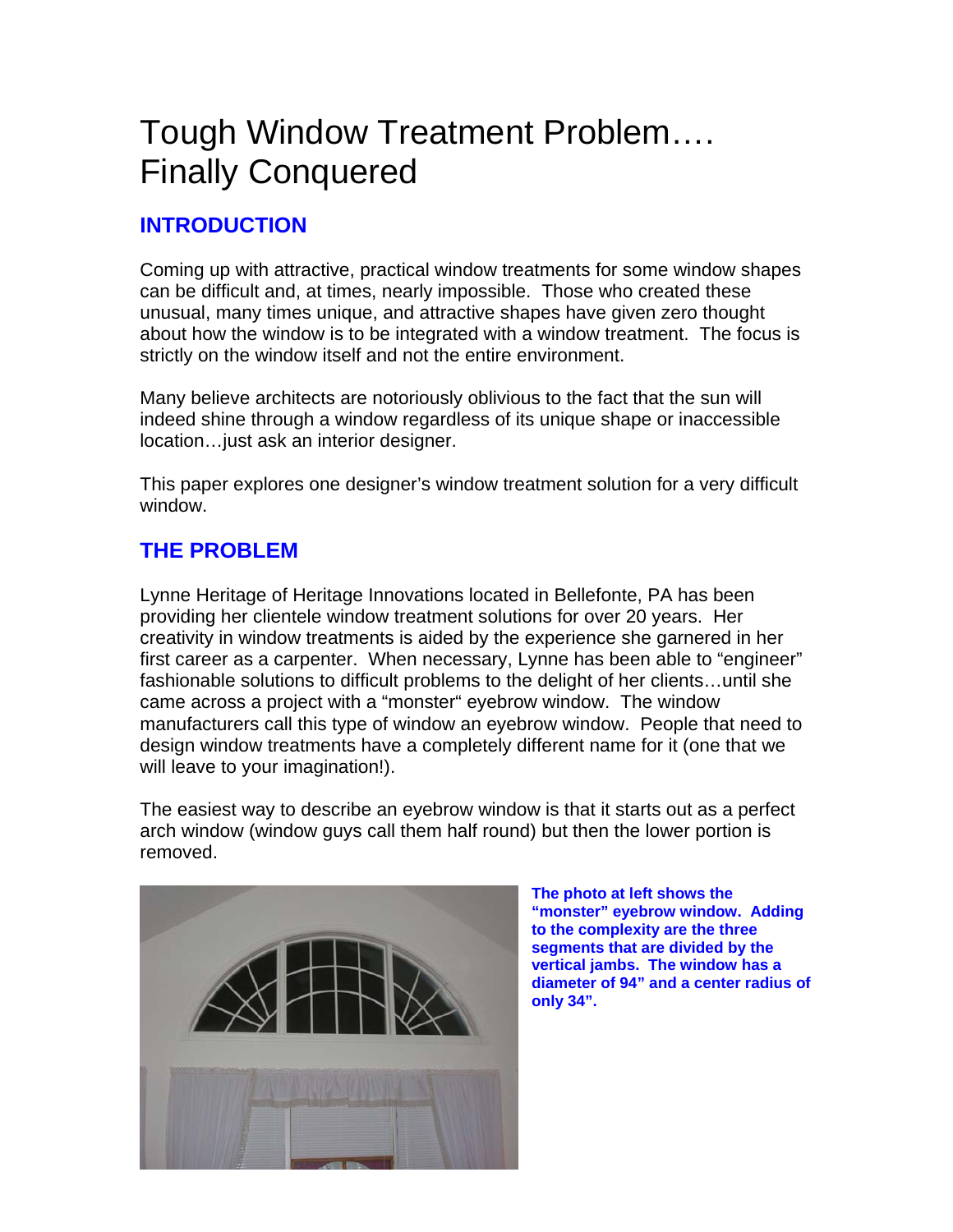Lynne had proposed a number of solutions to her client. They included three segments of moveable cellular shades, shutters and mini blinds . First and foremost, the client insisted on the treatment having a small stack to allow the sun to shine in when they wanted it. This ruled out the shutters and mini blinds. Second, because of a new television in the room, the sun needed to be controlled. Complete blackout was not required, just adequate filtering. The client wanted to easily open and close the treatment to give the necessary light control. The curve of the window kept even the quarter-round cellular shades from working.

## **NEW CONCEPTS**

Lynne continued to think of solutions to the problem. While working on another project with a perfect arched window she had an idea. The treatment she was using for this project was the ADJUST-A-VIEW® arched window treatment manufactured by Omega Mfg. Corporation. Lynne wondered if there was a way to make the ADJUST-A-VIEW® work on this large eyebrow. Lynne's "engineering" side kicked into high gear. She knew the ADJUST-A-VIEW® could handle a degree of imperfectness, but the monster eyebrow was far outside the tolerance for imperfect windows. Then Lynne had an "eureka" moment. She visualized face mounting the ADJUST-A-VIEW® to the wall and providing a shelf instead of the sill. Normally, the ADJUST-A-VIEW® is inside-mounted within the jamb space . For Lynne's project the perfect arched ADJUST-A-VIEW® would be outside-mounted around the imperfect eyebrow. Lynne was confident the client's needs would be met with this solution.

### **THE PERFECT SOLUTION**

Lynne contacted the sales group at Omega Mfg. Corporation, the people who manufacture the ADJUST-A-VIEW®, and shared her problem and proposed solution. Omega's sales and engineering people put their heads together and came up with a way to implement Lynne's idea.

A standard ADJUST-A-VIEW® system was used with one exception; mounting holes were added to the side flange of both the left and right side track frames. The shelf was a standard Omega sill. Lynne was able to install the track sections to the wall. Spacers were added to bring the track out a bit from the wall to prevent interference with the existing window mouldings. The perfect arched ADJUST-A-VIEW® was laid over the very imperfect monster eyebrow window to create a fully moveable light filtering shade solution.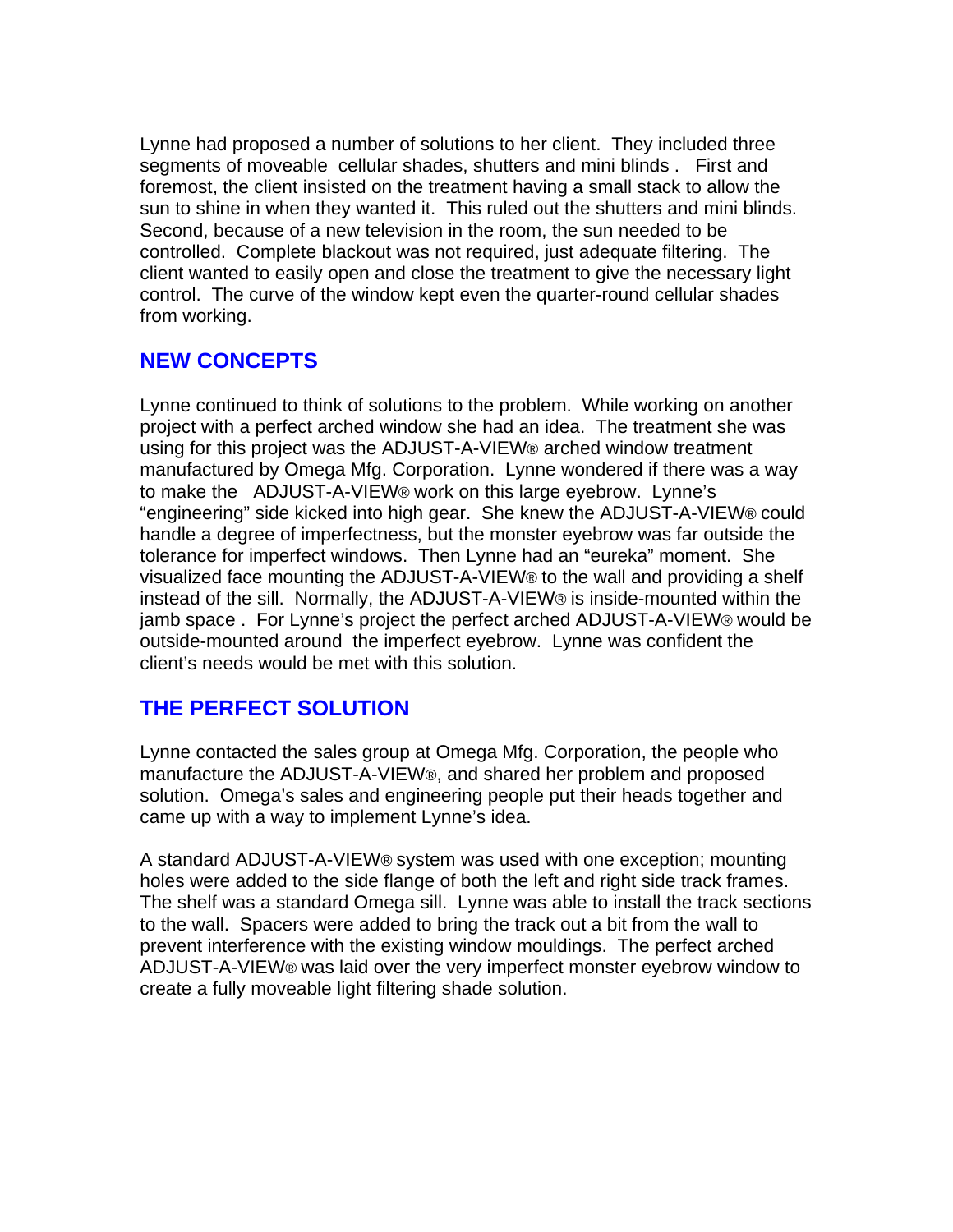#### **ADJUST-A-VIEW® arched window treatment: wall mounted.**



 **Shades fully opened.** 



#### **Shades partially closed.**



 **Shades fully closed.**